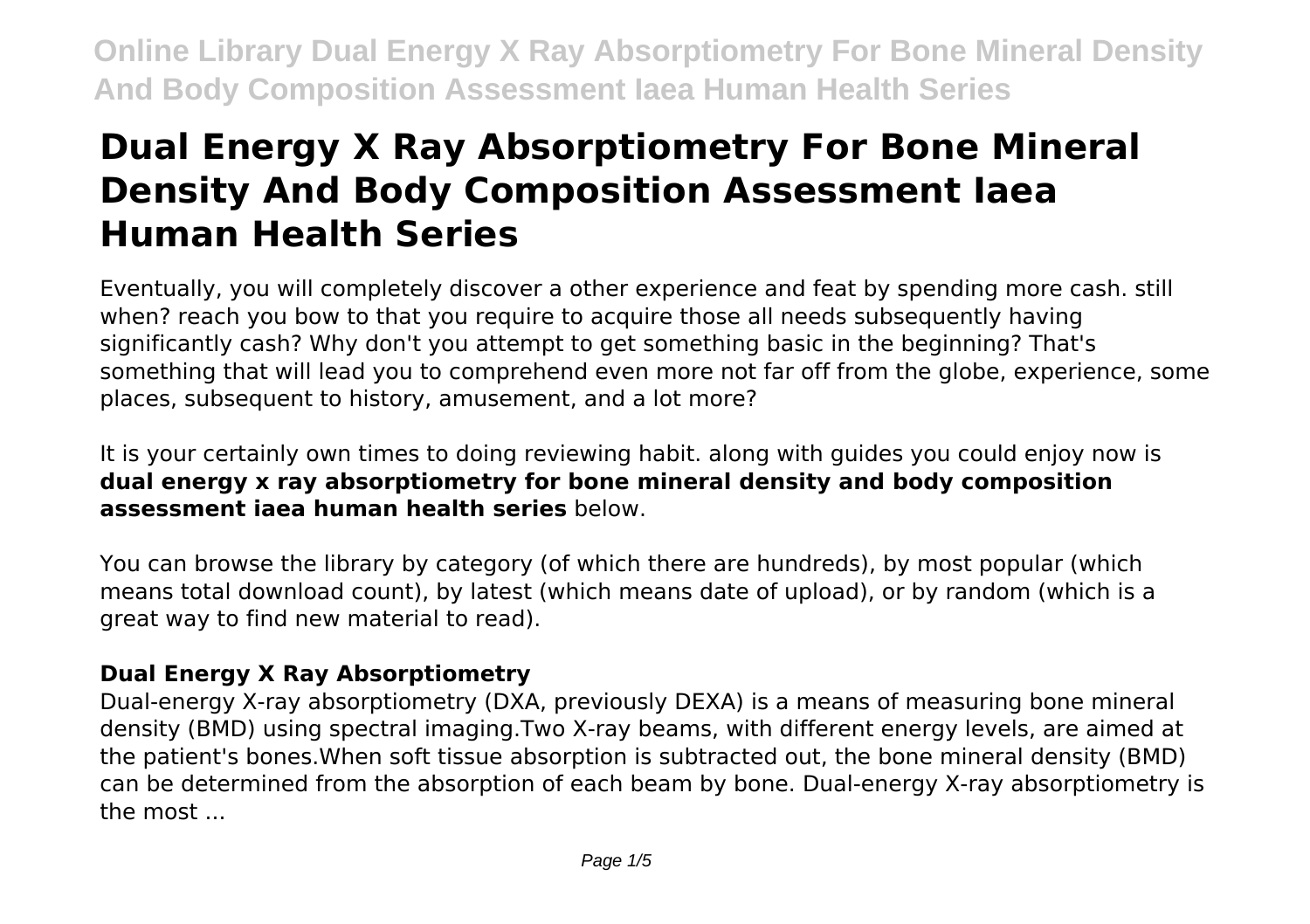# **Dual-energy X-ray absorptiometry - Wikipedia**

Dual-energy X-ray absorptiometry and body composition. This review describes the advantages and limitations of dual-energy absorptiometry (DXA), a technique that is widely used clinically to assess a patient's risk of osteoporosis and to monitor the effects of therapy. DXA is also increasingly used to measure body composition in terms of fat and fat-fre ….

#### **Dual-energy X-ray absorptiometry and body composition**

Dual Energy X-Ray Absorptiometry (DXA, DEXA) A test that uses low-dose x-rays to measure bone mineral density, including calcium content, in a section of bone. Dual energy x-ray absorptiometry (DXA) scans are used to detect osteoporosis and predict the risk of bone fracture.

# **Dual Energy X-Ray Absorptiometry (DXA DEXA) | Definition ...**

Dual-energy X-ray absorptiometry definition is - absorptiometry in which the density or mass of a material (such as bone) is measured by comparing the material's absorption of X-rays of two different energies and which is used especially for determining the mineral content of bone —abbreviation DEXA, DXA.

# **Dual-energy X-ray Absorptiometry | Definition of Dual ...**

Dual-energy X-ray absorptiometry (DXA) is a method developed originally for the measurement of bone density and mass. DXA can also be used to measure soft tissue composition. DXA can also be used to measure soft tissue composition.

#### **Dual-Energy X-Ray Absorptiometry - an overview ...**

Dual-energy x-ray absorptiometry (DEXA or DXA) is a technique used to aid in the diagnosis of osteopenia and osteoporosis .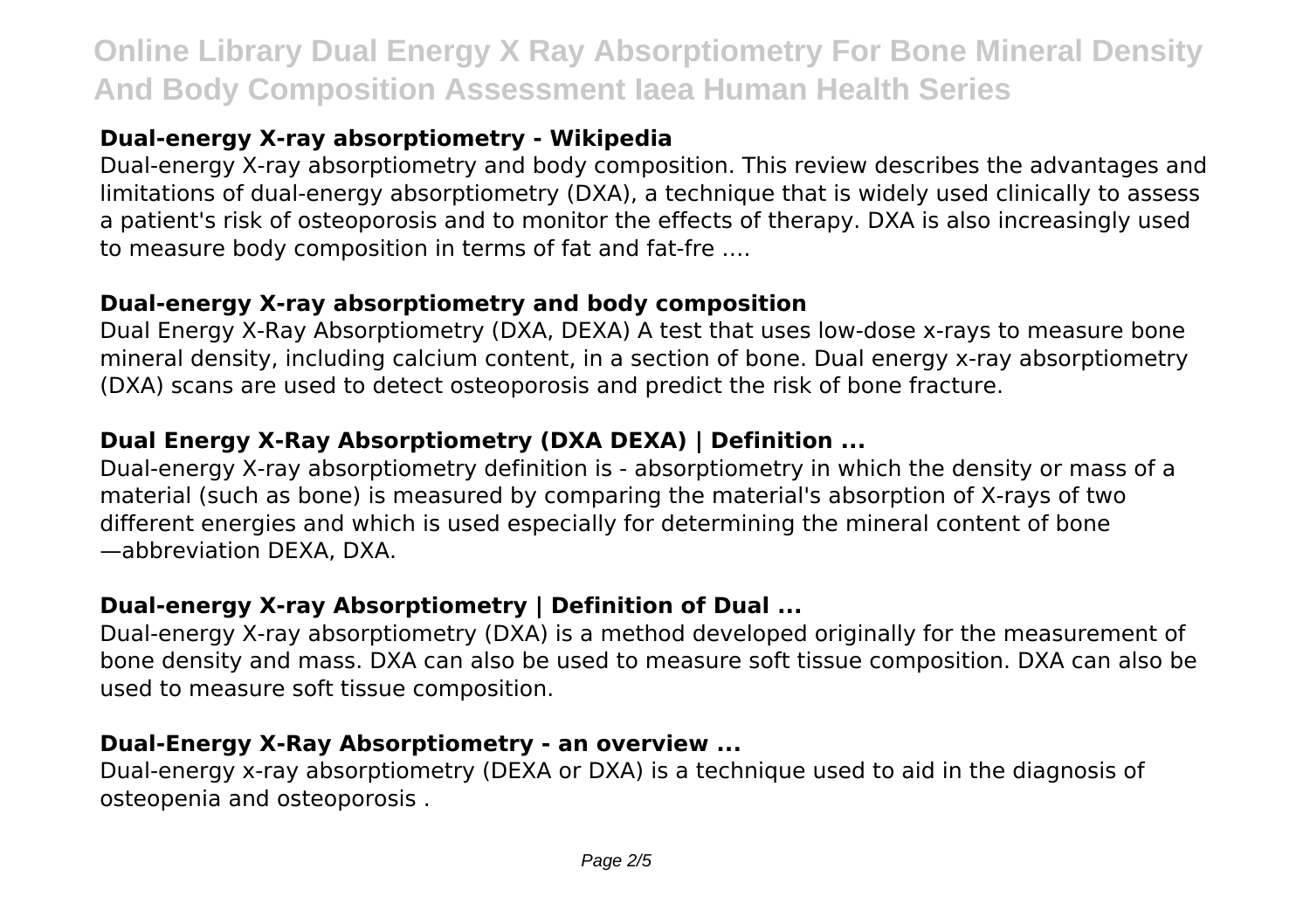# **Dual energy x-ray absorptiometry | Radiology Reference ...**

What is a dual energy X-ray absorptiometry (DXA or DEXA) scan? ANSWER DXA scanning is used to test bone density -- how strong your bones are. It focuses on two main areas -- your hip and your spine.

#### **What is a dual energy X-ray absorptiometry (DXA or DEXA) scan?**

One common test doctors use is called dual energy X-ray absorptiometry (DXA or DEXA). DXA scanning focuses on two main areas -- the hip and the spine. If you can't test those, you can get a  $DXA$  ...

#### **DEXA Scan (Dual X-ray Absorptiometry) to Measure Bone Health**

Overview of Dual Energy X-Ray Absorptiometry DXA will be used to assess overall skeletal changes that often occur with age by measuring bone mineral content (BMC) and bone mineral density (BMD). DXA measurements can also be used to provide information on early gender and ethnic changes in the rate of bone accretion and to determine the

#### **Dual Energy X-ray Absorptiometry (DXA) Procedures Manual**

Bone density scanning, also called dual-energy x-ray absorptiometry (DXA) or bone densitometry, is an enhanced form of x-ray technology that is used to measure bone loss. DXA is today's established standard for measuring bone mineral density (BMD).

#### **Bone Densitometry (DEXA , DXA)**

Dual-energy X-ray Absorptiometry. Bone mineral density (BMD) measurement by dual-energy X-ray absorptiometry (DXA) is the most commonly used method to assess fracture risk. DXA utilizes two different energy X-rays to calculate BMD and, by comparison to a young normative database, the Tscore. In 1994, the World Health Organization d ….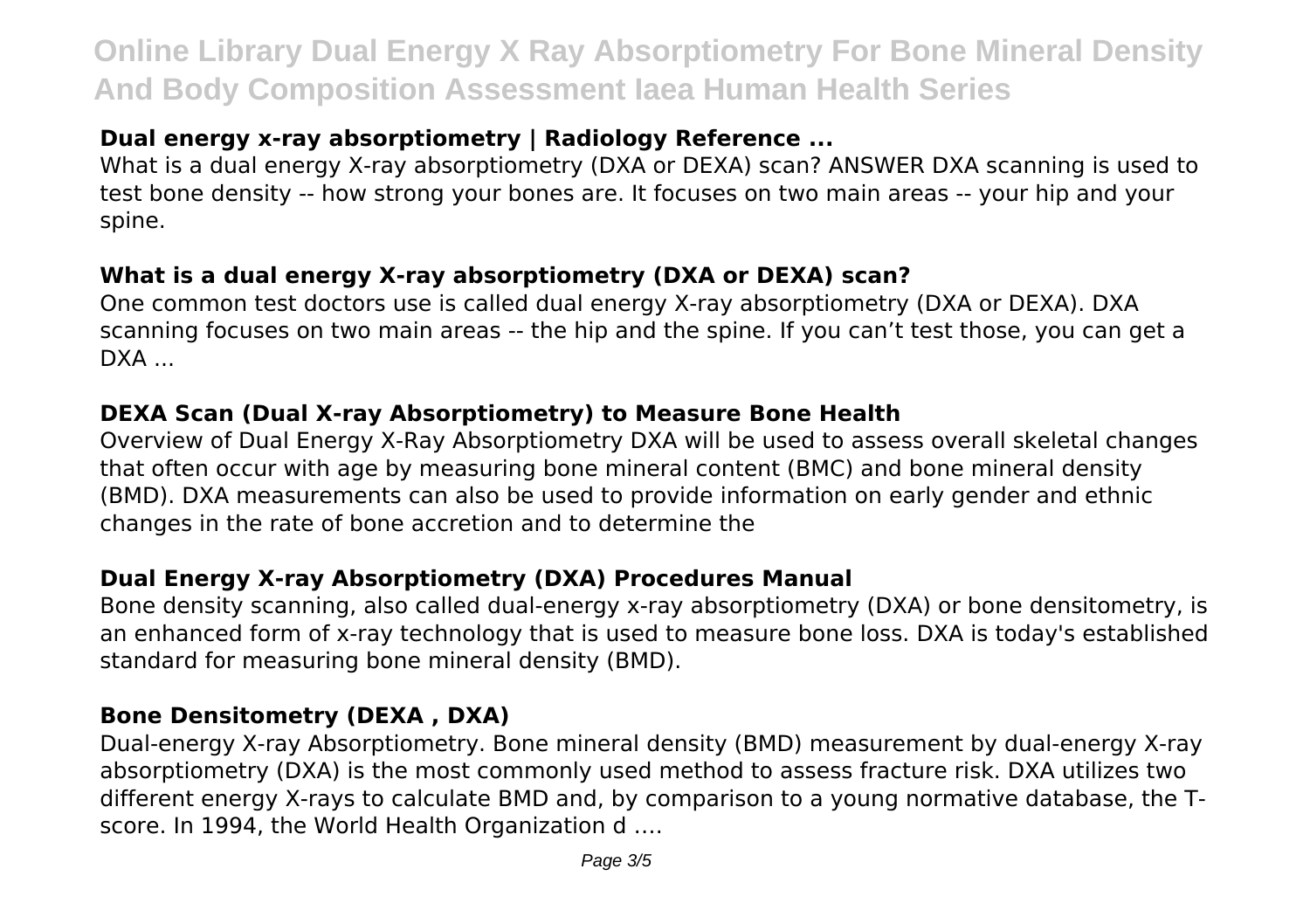#### **Dual-energy X-ray Absorptiometry**

Dual-energy X-ray absorptiometry (DXA) is the gold standard for measuring bonemineral density (BMD), making the diagnosis of osteoporosis, and for monitoringchanges in BMD over time. DXA data are also used in the determination of fracturerisk.

#### **Quality in dual-energy X-ray absorptiometry scans.**

Dual-energy X-ray absorptiometry (DXA or DEXA) is a scan that is used to determine the density of bone to assess its strength. It is a standard method for diagnosing osteoporosis; used in combination with risk factors (the so-called "FRAX" method), it is also considered an accurate way to estimate fracture risk.

# **Bone Density Scan (DXA or DEXA) | UCSF Radiology**

Dual-energy imaging is based on exploiting the difference in the attenuation of tissue and bone at different X- ray energies - see the following figure: Energy dependence of the mass attenuation coefficients of soft tissue and cortical bone - adapted from ICRU Report 46.

#### **Basic Physics of Nuclear Medicine/Dual-Energy Absorptiometry**

Dual energy X-ray absorptiometry (DEXA) is a test that measures the density of your bones. The DEXA scan is an x-ray scan that uses a small amount of radiation to take pictures of different bones. These pictures are used to measure the density of the bones at the spine, hip, and forearm.

#### **Dual Energy X-ray Absorptiometry - Lahey Health**

How the Test is Performed. Expand Section. Bone density testing can be done in several ways. The most common and accurate way uses a dual-energy x-ray absorptiometry (DEXA) scan. DEXA uses low-dose x-rays. (You receive more radiation from a chest x-ray.) There are two types of DEXA